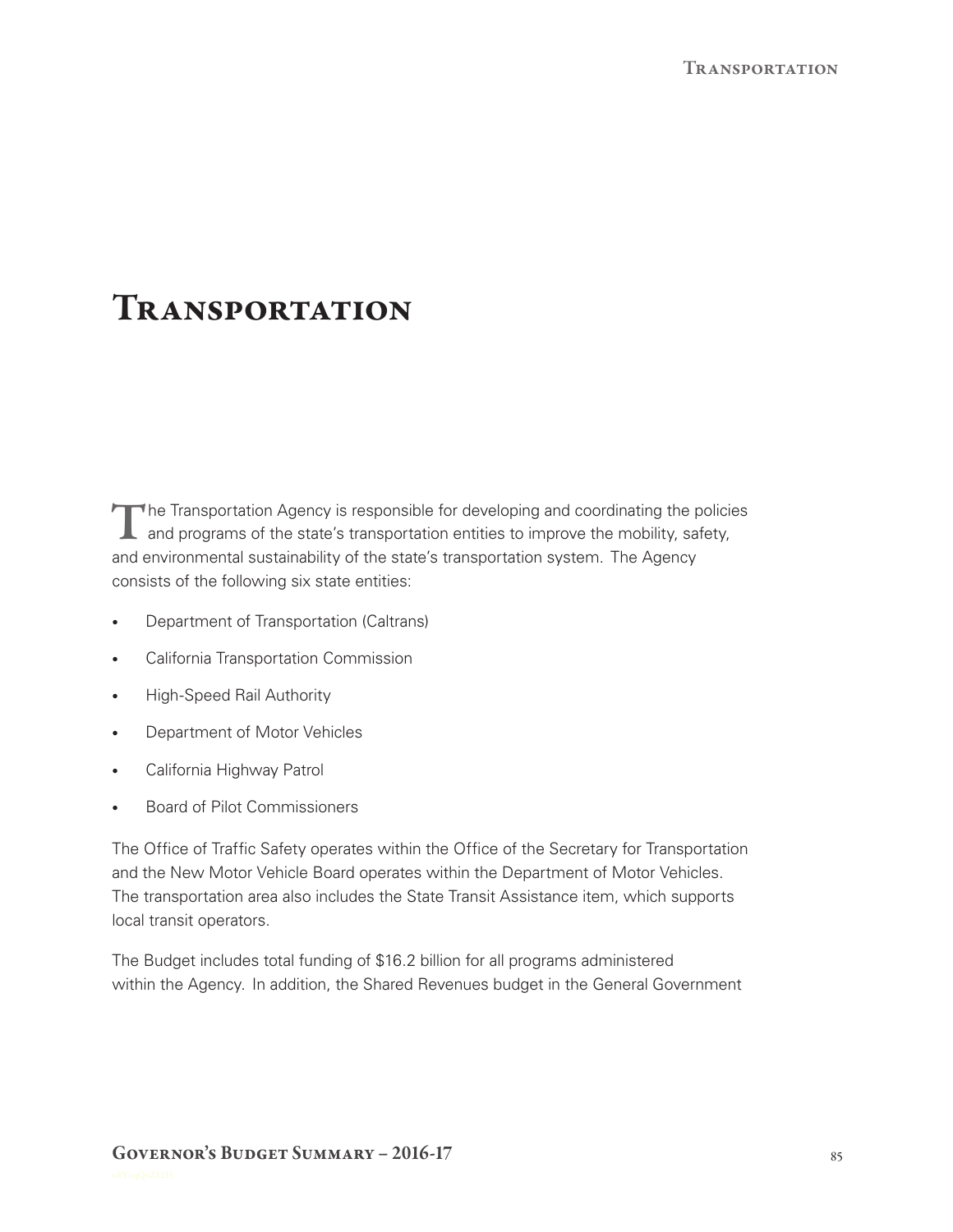area allocates over \$1.4 billion in fuel excise tax to cities and counties for local streets and roads.

## Transportation Infrastructure

California has a vast state transportation infrastructure, which includes 50,000 lane miles of state and federal highways, 304,000 miles of locally owned roads, operation of three of the top five Amtrak intercity rail services in the nation (nearly 900 miles of track), and numerous transit systems operated by 180 local transit agencies. Efficient operation of this vast network is a key component of the state's continued economic growth. The state's transportation infrastructure serves a large portion of the country's trade, with nearly 20 percent of the goods imported to the United States moving through California ports, highways, and railways.

The repair, maintenance, and efficient operation of the state's highway system are vital to California's economic growth. In addition, a recent transportation study found that Californians spend on average \$762 annually on vehicle repair costs due to poorly maintained roads. However, state funding has fallen dramatically below the levels needed to maintain the system. Annual maintenance and repair needs on the state's highway system are significantly more than can be funded within existing resources, with a current identified funding gap of almost \$6 billion annually.

To address these needs, the Legislature has convened a conference committee as part of the transportation special session and that work continues toward delivering a comprehensive transportation funding plan to address decades of deferred maintenance on state and local transportation facilities. The Administration remains hopeful the conference committee will adopt a funding package in 2016 that addresses the state's most urgent transportation needs and reflects the following principles:

- Focusing new revenue primarily on "fix-it-first" investments to repair neighborhood roads and state highways and bridges.
- Making key investments in trade corridors to support continued economic growth and implementing a sustainable freight strategy.
- Providing funding to match locally generated funds for high-priority transportation projects.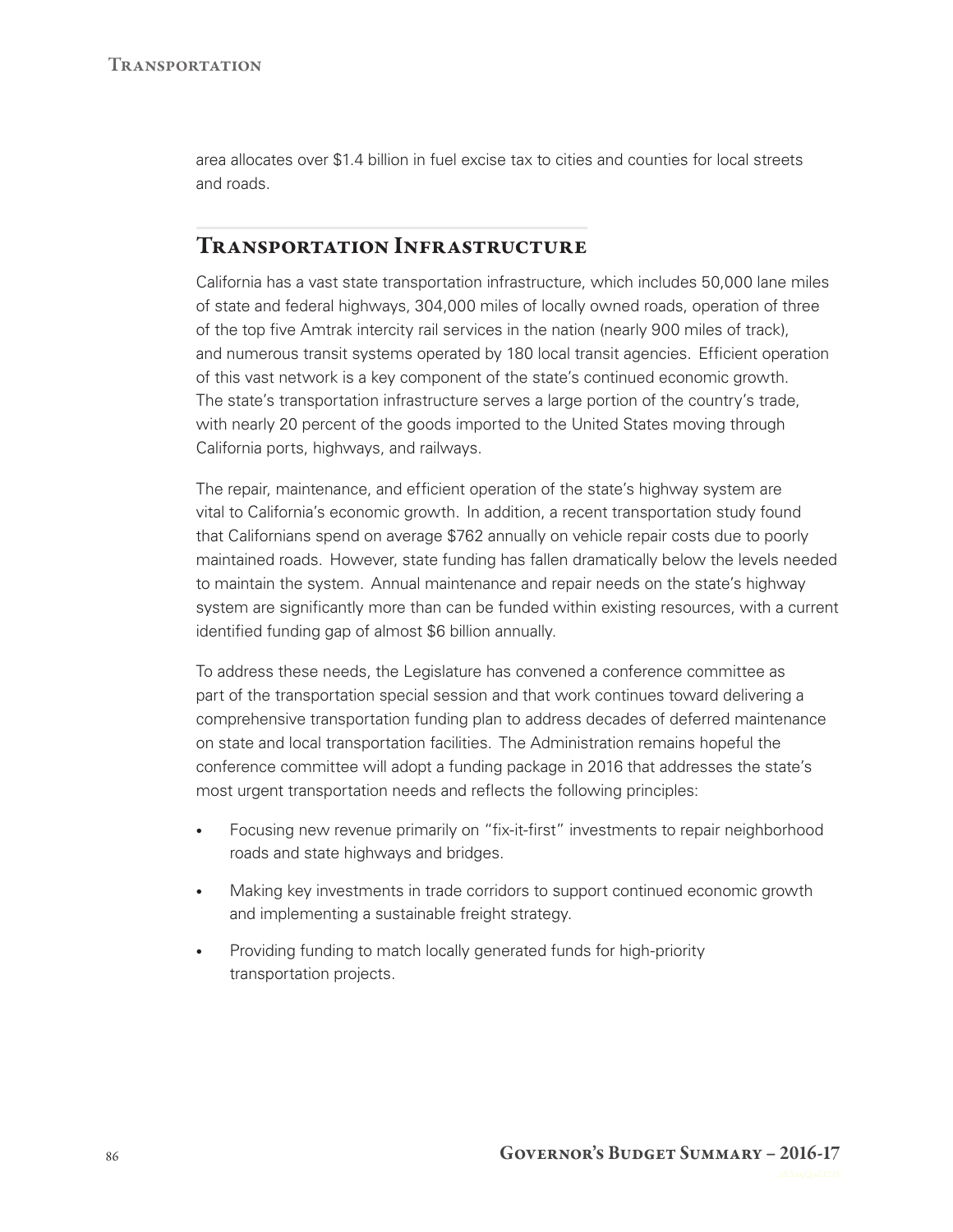- Continuing measures to improve performance, accountability and efficiency at Caltrans.
- Investing in passenger rail and public transit modernization and improvement.
- Avoiding an impact on the precariously balanced General Fund.

As such, the Budget reflects the Governor's transportation funding and reform package, including reforms first outlined in September 2015. The package includes a combination of new revenues, additional investments of Cap and Trade auction proceeds, accelerated loan repayments, Caltrans efficiencies and streamlined project delivery, accountability measures, and constitutional protections for the new revenues.

The Governor's package of revenues will be split evenly between state and local transportation priorities. The ten-year funding plan will provide a total of \$36 billion for transportation with an emphasis on repairing and maintaining the existing transportation infrastructure. It also includes a significant investment in public transit. Specifically, the proposal includes annualized resources as follows:

- Road Improvement Charge— \$2 billion from a new \$65 fee on all vehicles, including hybrids and electrics.
- Stabilize Gasoline Excise Tax—\$500 million by setting the gasoline excise tax beginning in 2017‑18 at the historical average of 18 cents and eliminating the current annual adjustments. The broader gasoline tax would then be adjusted annually for inflation to maintain purchasing power.
- Diesel Excise Tax—\$500 million from an 11-cent increase in the diesel excise tax beginning in 2017‑18. This tax would also be adjusted annually for inflation to maintain purchasing power.
- Cap and Trade—\$500 million in additional cap and trade proceeds.
- Caltrans Efficiencies—\$100 million in cost-saving reforms.

Additionally, the Budget includes a General Fund commitment to transportation by accelerating \$879 million in loan repayments over the next four years. These funds will support additional investments in the Transit and Intercity Rail Capital Program, trade corridor improvements, and repairs on local roads and the state highway system. Without this commitment, these funds would be paid back over the next 20 years.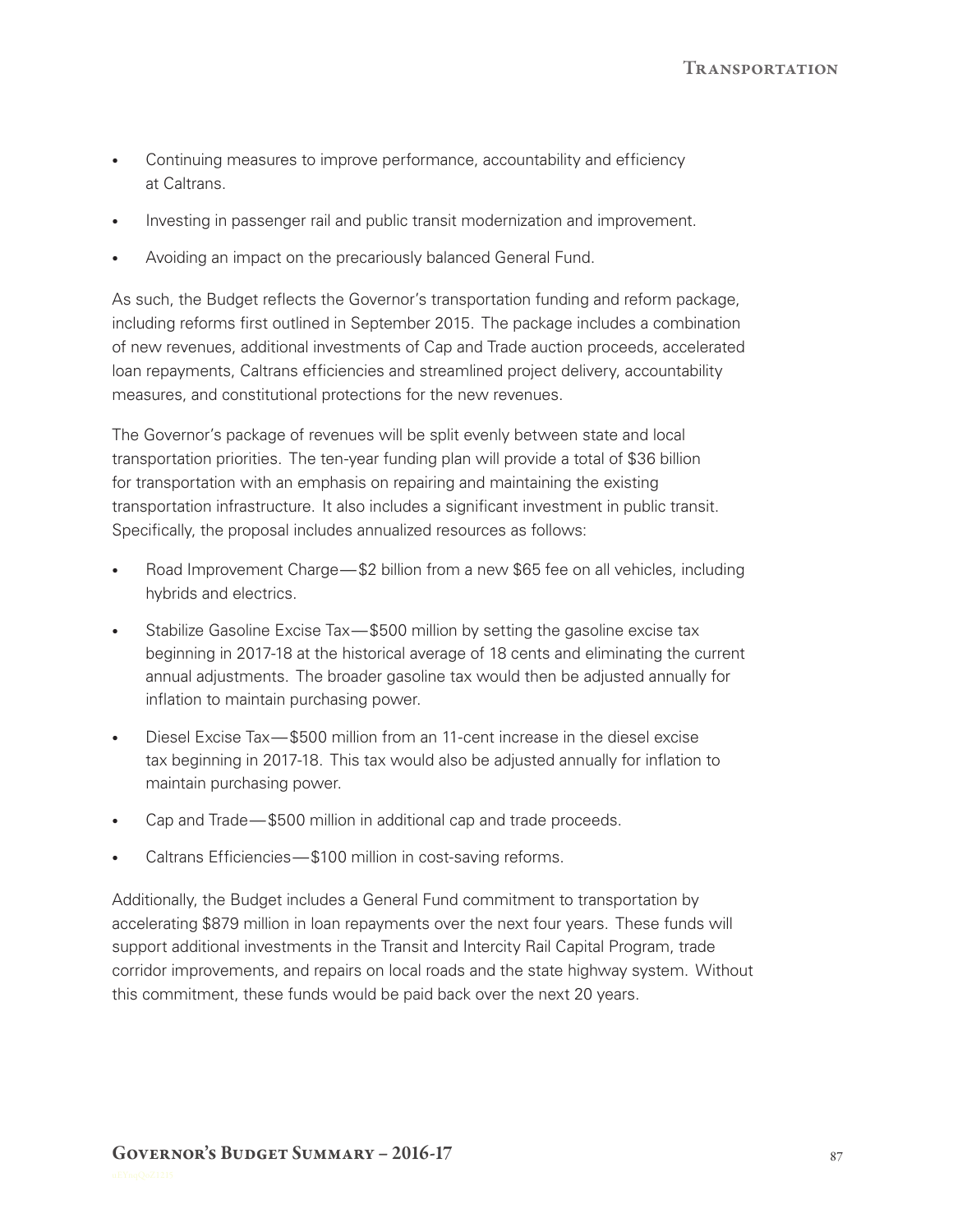Over the next ten years, the \$36 billion transportation package will provide \$16.2 billion for highway repairs and maintenance, and invest \$2.3 billion in the state's trade corridors. Local roads will receive more than \$13.5 billion in new funding. Transit and intercity rail will receive over \$4 billion in additional funding. Because the state's disadvantaged communities are often located in areas affected by poor air quality, a minimum of \$2 billion (50 percent) of these funds will be spent on projects that benefit these communities.

#### 2016-17 Spending

For 2016-17, the Budget reflects partial first-year resources from the transportation package of over \$1.7 billion (including nearly \$1.6 billion from new revenues and \$173 million from loan repayments), which will be distributed as follows:

- Local Streets and Roads—An increase of \$342 million in Shared Revenues to be allocated by the Controller to cities and counties for local road maintenance according to existing statutory formulas. The Budget also includes an additional \$148 million from loan repayments to reimburse cities and counties for funds already spent on Traffic Congestion Relief Program projects.
- Low Carbon Road Program—\$100 million Cap and Trade for Caltrans to implement a new Low Carbon Road Program for local projects that encourage active transportation such as bicycling and walking, and other carbon-reducing road investments, with at least 50 percent of the funds directed to benefit disadvantaged communities.
- Transit and Intercity Rail Capital Program— An increase of \$409 million Cap and Trade (also includes \$9 million from loan repayments) for transit capital investments that provide greenhouse gas reductions, with at least 50 percent of the funds directed to benefit disadvantaged communities.
- Highway Repairs and Maintenance— An increase of \$515 million (\$5 million from loan repayments) for Caltrans to fund repairs and maintenance on the state highway system.
- Trade Corridor Improvements—An increase of \$211 million (\$11 million from loan repayments) for Caltrans to fund projects along the state's major trade corridors, providing ongoing funding for a program originally established with \$2 billion in one-time Proposition 1B bond funding.

See Figure TRN-01 for totals by investment category for 2016-17 as well as anticipated annualized expenditures.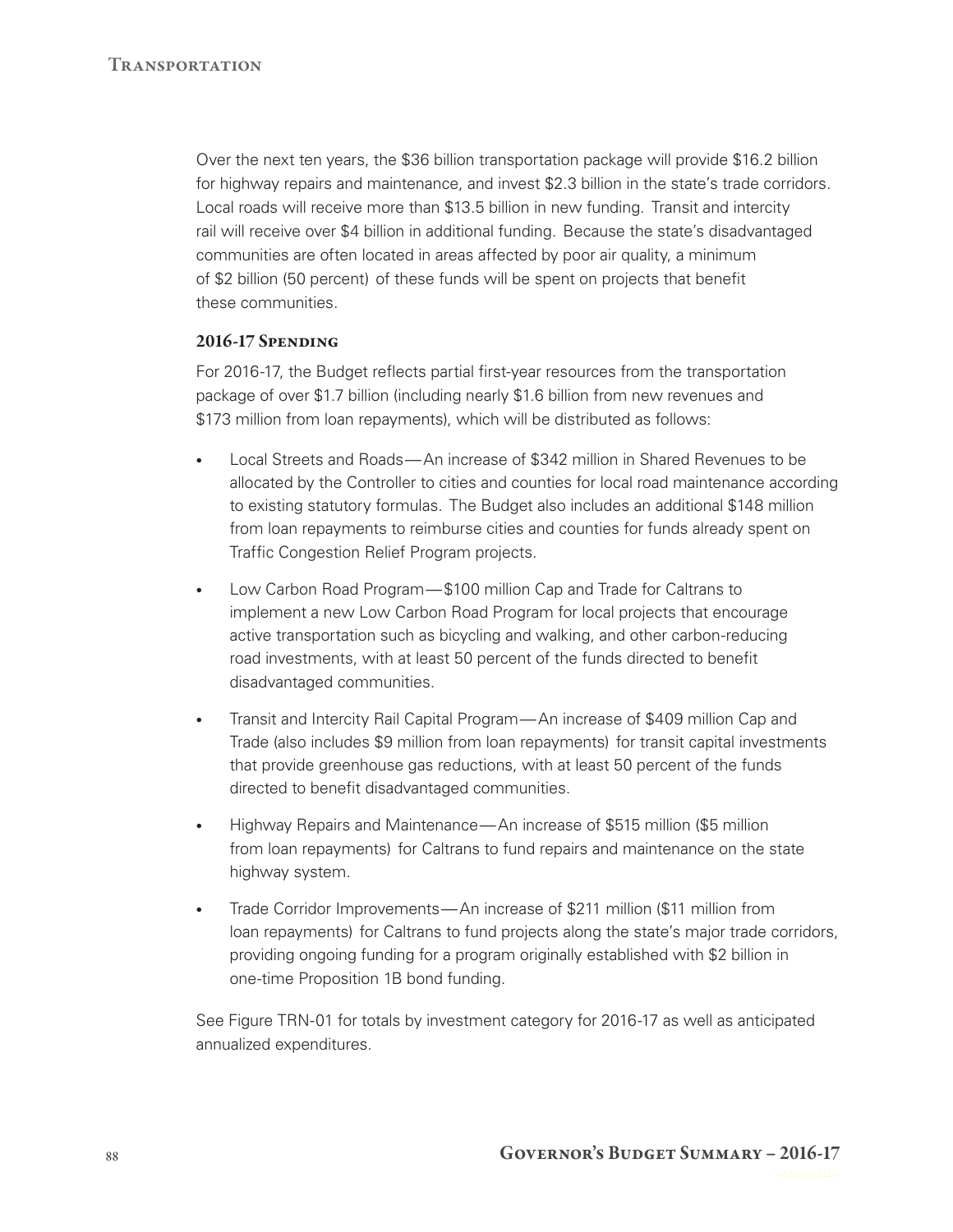| Figure TRN-01<br><b>Governor's Transportation Package</b><br>(Dollars in Millions) |                                                  |                   |                                   |  |
|------------------------------------------------------------------------------------|--------------------------------------------------|-------------------|-----------------------------------|--|
| <b>Investment Category</b>                                                         | Program                                          | 2016-17<br>Amount | Annualized<br>Amount <sup>3</sup> |  |
| Local Streets and Roads                                                            | Low Carbon Road Program                          | \$100             | \$100                             |  |
|                                                                                    | Local Road Maintenance &<br>Repairs <sup>1</sup> | \$490             | \$1,010                           |  |
|                                                                                    | Local Partnership Grants <sup>2</sup>            | \$0               | \$250                             |  |
| Transit                                                                            | Transit Capital <sup>1</sup>                     | \$409             | \$400                             |  |
| State Highway<br>Repair and Maintenance                                            | Pavement <sup>1</sup>                            | \$220             | \$900                             |  |
|                                                                                    | <b>Bridges and Culverts</b>                      | \$155             | \$500                             |  |
|                                                                                    | <b>Traffic Management Systems</b>                | \$20              | \$90                              |  |
|                                                                                    | Maintenance                                      | \$120             | \$120                             |  |
| <b>Trade Corridors</b>                                                             | Improved Goods Movement <sup>1</sup>             | \$211             | \$200                             |  |
| <b>Total</b>                                                                       |                                                  | \$1,725           | \$3,570                           |  |

 $1$  The 2016-17 totals include anticipated loan repayments.

2 Provides up to \$250 million per year beginning in 2017-18.

<sup>3</sup> Excludes one-time loan repayments totaling \$879 million.

#### Project Reforms and Caltrans Efficiencies

The transportation package also includes the following reforms and efficiencies at Caltrans to streamline project delivery and advance projects more quickly:

- State Highway Performance Plan— Establish measurable targets for improvement including regular reporting to California Transportation Commission, the Legislature, and the public.
- Streamlined Project Delivery— Provide a limited California Environmental Quality Act (CEQA) exemption; remove the sunset date for the federal delegation of environmental reviews so they can be completed concurrent with the state review; advance project environmental mitigation to get early buy‑in on activities and reduce late challenges that delay projects; and implement more innovative procurement methods, such as combining design and construction management elements to accelerate project delivery, commonly known as Construction Manager/General Contractor (CMGC) procurements.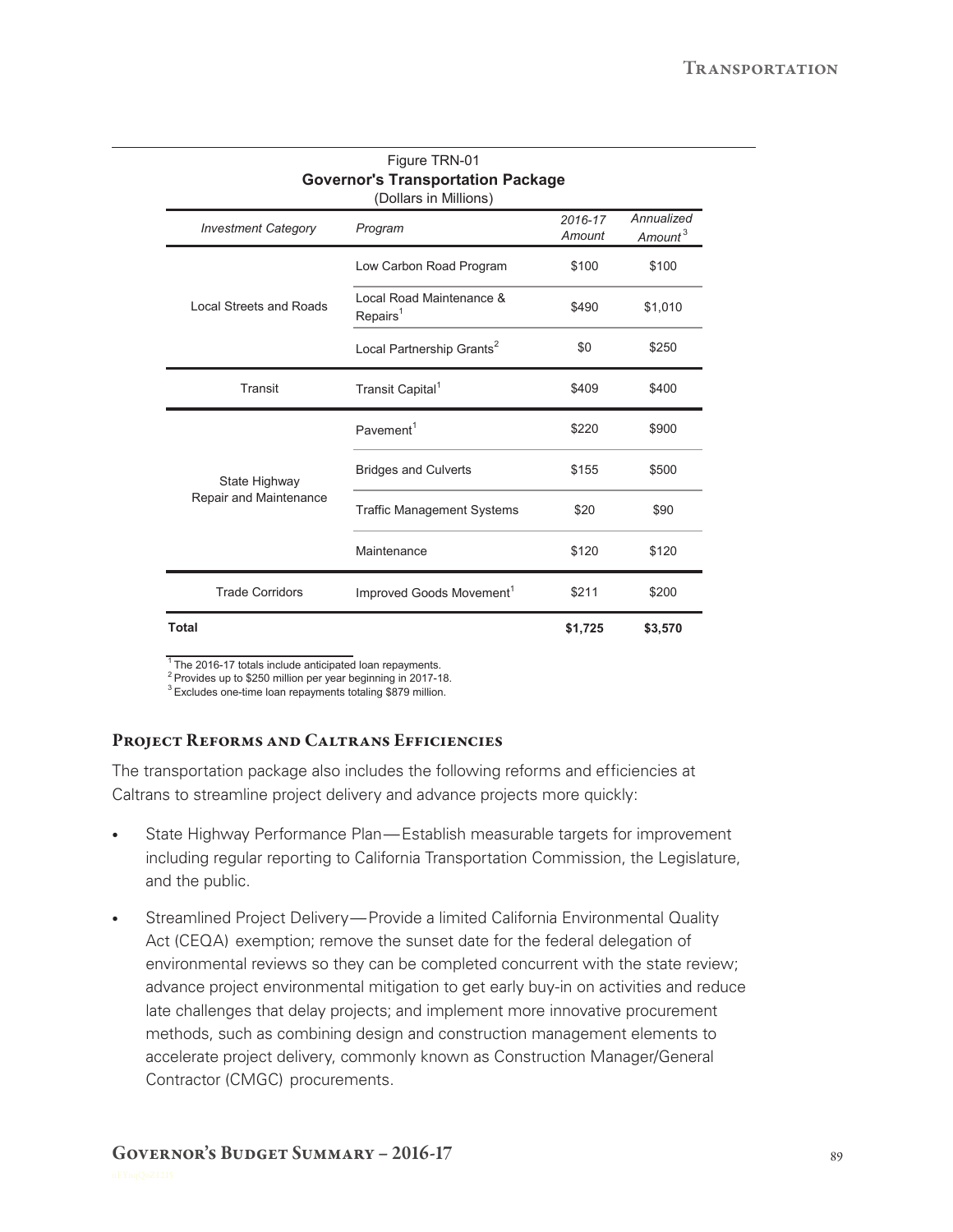- Staffing Flexibility— Permit Caltrans to deliver projects funded with new revenue by doubling contract staff over the next five years.
- Extend Public-Private Partnership Authority—Allow for these partnerships through 2027 by extending the current sunset date by ten years.

#### Improving Performance

The transportation package will improve performance of California's transportation system. A ten‑year investment of the increased funding on state highways, bridges, and culverts— totaling over \$16 billion— will achieve measurable improvements for the state's network as outlined in Figure TRN-02. Across these categories, new funding directed to preventative maintenance would save up to \$5.8 billion in higher future costs.

### Figure TRN-02 **Ten-Year Highway Condition With and Without the Governor's Transportation Package**

| <b>Asset</b>                                                                     | Performance<br><b>Target</b> | <b>Without New Investment</b>                                                                                                              | <b>With New Investment</b>                                                                                                                                            |
|----------------------------------------------------------------------------------|------------------------------|--------------------------------------------------------------------------------------------------------------------------------------------|-----------------------------------------------------------------------------------------------------------------------------------------------------------------------|
| <b>Pavement</b><br>(50,000 lane miles)                                           | 90% Good<br>Pavement         | 47% of pavement either needing<br>preventative maintenance (30%)<br>or already distressed (17%)                                            | Additional 10,000 lane miles<br>receive preventative<br>maintenance and additional<br>3,000 lane miles rehabilitated,<br>resulting in 90% good,<br>not distressed     |
| <b>Bridges</b><br>$(13, 100$ bridges)                                            | 95% Good<br>Condition        | Distressed bridges increase by<br>90 bridges to 654 bridges                                                                                | Additional 164 distressed bridges<br>fixed, plus more functionally<br>deficient bridges fixed, 200 more<br>bridges repaired overall                                   |
| <b>Culverts</b><br>(205,000 culverts)                                            | 80% Good<br>Condition        | 78,000 culverts in poor or fair<br>condition or 38%                                                                                        | 37,000 additional culverts fixed,<br>resulting in 80% in good condition                                                                                               |
| <b>Traffic</b><br><b>Management</b><br><b>Systems (TMS)</b><br>(48,850 elements) | 90% Good<br>Condition        | 10,000 TMS elements that are<br>inoperable representing 20% of<br>ramp meters, cameras,<br>changeable message signs, and<br>loop detectors | Additional 5,000 TMS elements<br>fixed or rehabilitated, resulting in<br>90% in good condition                                                                        |
| <b>Maintenance</b><br>(assets identified<br>above)                               | 90% - 95% Good<br>Condition  | Graffiti, litter, pothole repairs, and<br>other indicators do not achieve<br>performance targets                                           | Pothole repairs, seal cracks,<br>graffiti/ litter removal, and other<br>indicators achieve performance<br>targets at least 90% meeting the<br>good performance target |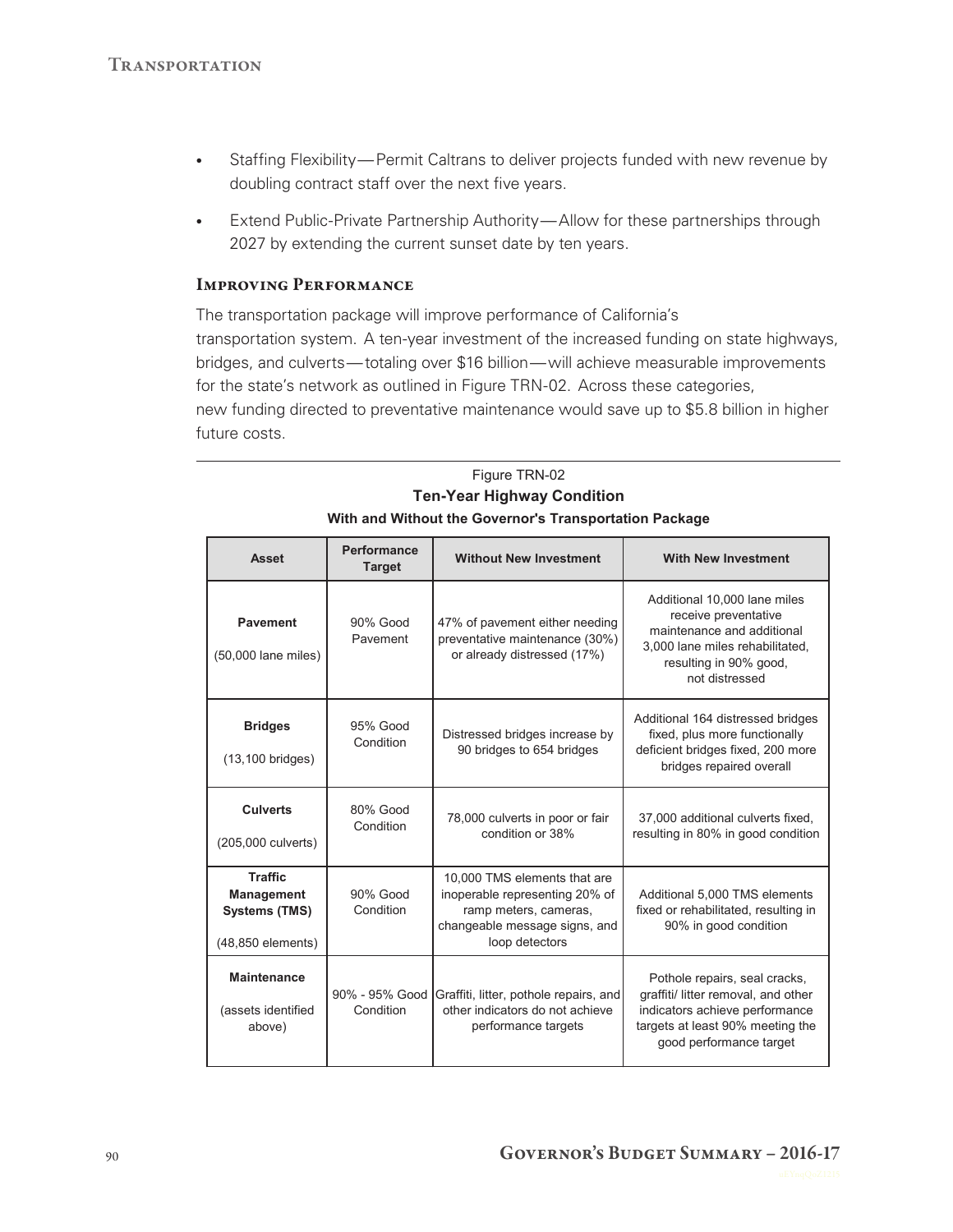# Department of Motor Vehicles

The Department of Motor Vehicles (DMV) promotes driver safety by licensing drivers, and protects consumers and ownership security by issuing vehicle titles and regulating vehicle sales. The Budget proposes \$1.1 billion, mostly from non-General Fund sources, and 8,324 positions to support DMV operations.

Significant Adjustments:

- Road Improvement Charge Billing—\$170,000 for DMV staff to make system changes to allow for the collection of the new Road Improvement Charge as part of the transportation package.
- Self-Service Terminals—\$8 million to expand DMV's existing network of self-service terminals to increase public accessibility and provide additional transaction options. This is part of DMV's continuing effort to identify opportunities for providing greater convenience, at reduced costs, while managing current and future workload demands.
- New Motor Voter Program— \$3.9 million General Fund to create an automatic voter registration process that is integrated with DMV's driver license application and renewal process. The California New Motor Voter Program, authorized by Chapter 729, Statutes of 2015 (AB 1461), is intended to increase the number of registered voters in the state by automatically registering eligible individuals to vote when applying for or renewing a driver license unless the individual opts out.
- Green Decal Program— The "green decal" statutory cap of 85,000 was met in December 2015. This program allows transitional and partial zero-emission vehicle use of High Occupancy Vehicle (HOV) lanes as single‑occupant vehicles. The Administration will propose trailer bill language to extend this program.

## Motor Vehicle Account Fee Increase

The Motor Vehicle Account is the primary funding source for DMV and the California Highway Patrol (CHP). The Motor Vehicle Account receives an average of \$3.4 billion in revenues, primarily from annual vehicle registrations (\$2.3 billion) and driver license, identification cards, and other fees (\$1.1 billion). Over the next five years, annual expenditures are projected to be \$3.9 billion from the Account. The CHP will spend an average of about \$2.5 billion out of the Account, DMV about \$1.2 billion, and the Air Resources Board and other departments spend the remaining \$200 million. Therefore, the Account has an annual shortfall of about \$500 million.